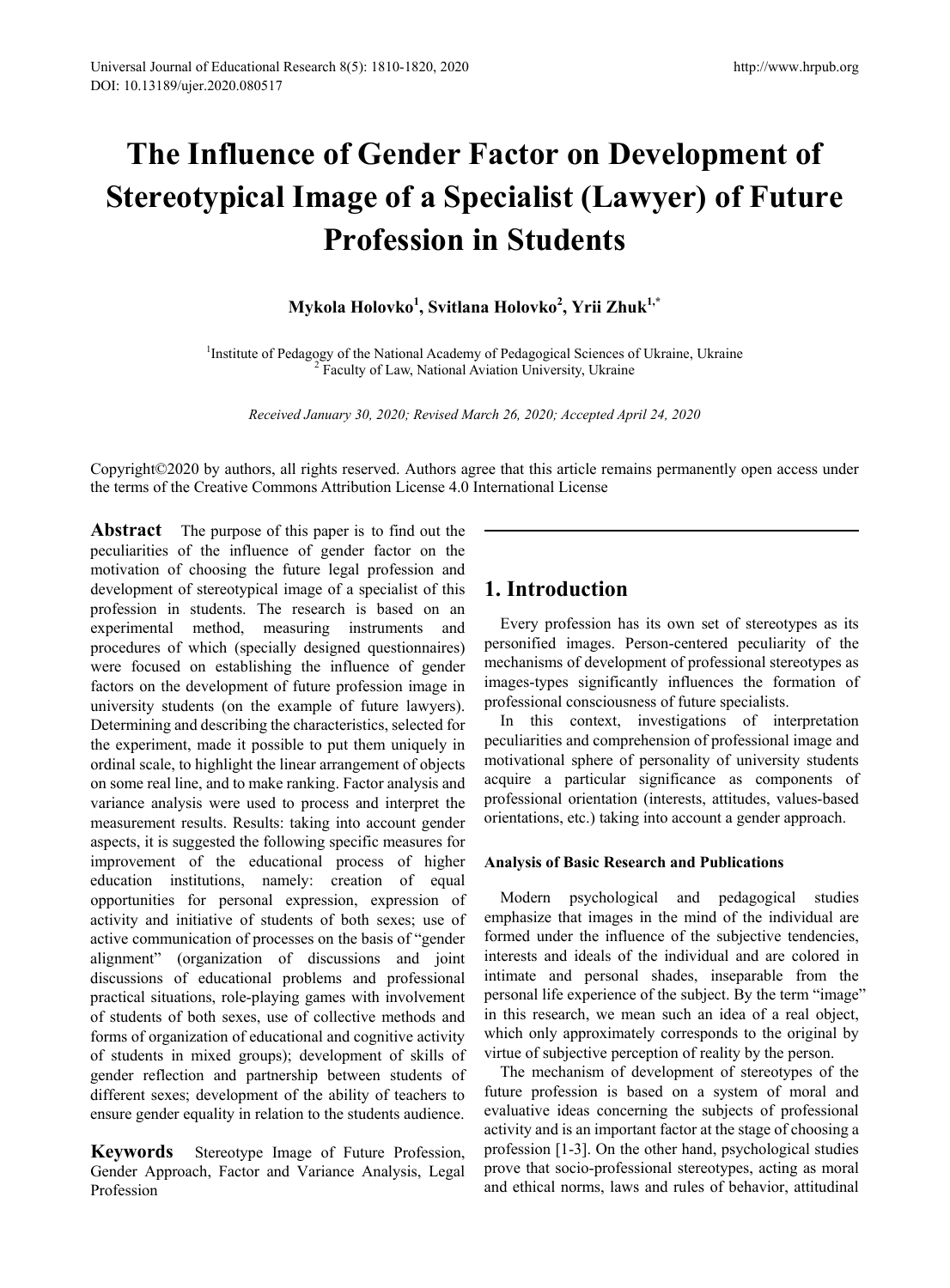and situational factors determine a level of productivity in the process of situation assessment and decision-making [4], [5].

It is known that the term "stereotype" was introduced in 1922 by sociologist William Lippmann [6], who interpreted it as "a pictures in our heads". Currently, the stereotype is considered as a social attitude with a lack of cognitive component (lack of knowledge, misinformation, outdated data). As an attitude, a stereotype largely determines human behavior, and the process of stereotyping is an objective phenomenon of the formation of consciousness of the individual, structuring and displaying elements of the surrounding world. According to Tatyana Yevgenievna Vasil'eva stereotypes have rather complex and independent mechanisms of self-regulation, the degree of stability of a stereotype depends both on external circumstances and on their specific carriers (society, group, personality) with their usual ideas, empirical moods, which overcome the system of explications, sometimes are united in a holistic scientific or political picture of the world [7]. In the paper [8], the author notes that in its content a stereotype is only an image-conception with indistinct boundaries, and only verbally expressed assessment forms a clear opinion concerning the qualities of people of certain segment. Examining the role of stereotypes in the process of formation of ideas and evaluative judgments of an individual, Ihor Semenovych Con [9] asserts that stereotype is a preconceived notion concerning the humans' and phenomena's abilities, which is not based on direct valuation of each phenomenon, but is derived from standardized judgments and expectations.

Under the current conditions, the research of a professional orientation of university students through studying personal ideas concerning the image-type of the chosen profession, taking into account a gender approach, is of particular relevance. At the same time, stereotypes, as a form of individual consciousness of high school graduates, fulfill a social and regulatory function, acting as an important component of the system of factors that influence the formation of goals concerning the direction of further professional training, as well as motivation for admission to an appropriate higher education institution, which is reflected in certification evaluations according to the results of an external independent evaluation. This complicates an identification of specific pedagogical measures for the formation and development of professional direction during the period of studying, in particular in legal education, which actualises this problem, especially within the conditions of current reforms in the field of education and various spheres of jurisprudence.

*The purpose of the article* is to find out the peculiarities of the influence of gender factor on motivation of choosing a future legal profession and development of stereotypical image of a specialist of this profession in students.

#### **2. Materials and Methods**

The research is based on an experimental method, measurement tools and procedures of which (specially designed questionnaires) were focused on establishing the influence of gender factors on the formation of future profession image in university students (on the example of future lawyers). Determining and describing the characteristics, selected for the experiment, made it possible to put them uniquely in ordinal scale, to highlight the linear arrangement of objects on some real line, and to make ranking. Factor analysis and variance analysis were used to process and interpret the measurement results. Faculty of Law of National Aviation University became an experimental basis for conducting the sociological research, and the respondents were the first year students majoring in "Law".

### **3. Results and Discussion**

The hypothesis of the research lies in the fact that the system of characteristics of the specialist, which is formed in the first year university students, depends on the gender of the student and is related to the certification evaluation of the external independent evaluation in the subject, required for admission to this specialty.

The main measurement tool was the questionnaire designed by the authors, which consisted of 29 self-assessment criteria concerning the professional profile of a lawyer (Appendix 1). These characteristics were selected by the authors of the methods in the process of analysis of literature, devoted to research in the field of legal psychology [10-12], as well as taking into account the general competencies of the graduate of the Bachelor degree and his training outcome, defined by the Standard of higher legal education in Specialty "081 Law" sphere of Knowledge "08 Law". In particular, the following competencies were taken into account: ability to think in abstract, analyze and synthesize; ability to apply knowledge in practical situations; ability to study and master modern knowledge, ability to be critical and self-critical; ability to work in a team, ability to act on the basis of ethical considerations (motives); ability to exercise his rights and responsibilities as a member of society, to realize values of civil (free democratic) society and the need for its sustainable development, the rule of law, the rights and freedoms of a human and a citizen in Ukraine; ability to be aware of equal opportunities and gender issues; ability to determine the vigour of arguments in the process of evaluating previously unknown conditions and circumstances; ability to analyze social processes in the context of the analysed problem and demonstrate his own vision of how to solve it; ability to formulate his own well-founded judgments based on the analysis of known problem, evaluate drawbacks and advantages of arguments, analyze known problem, independently identify the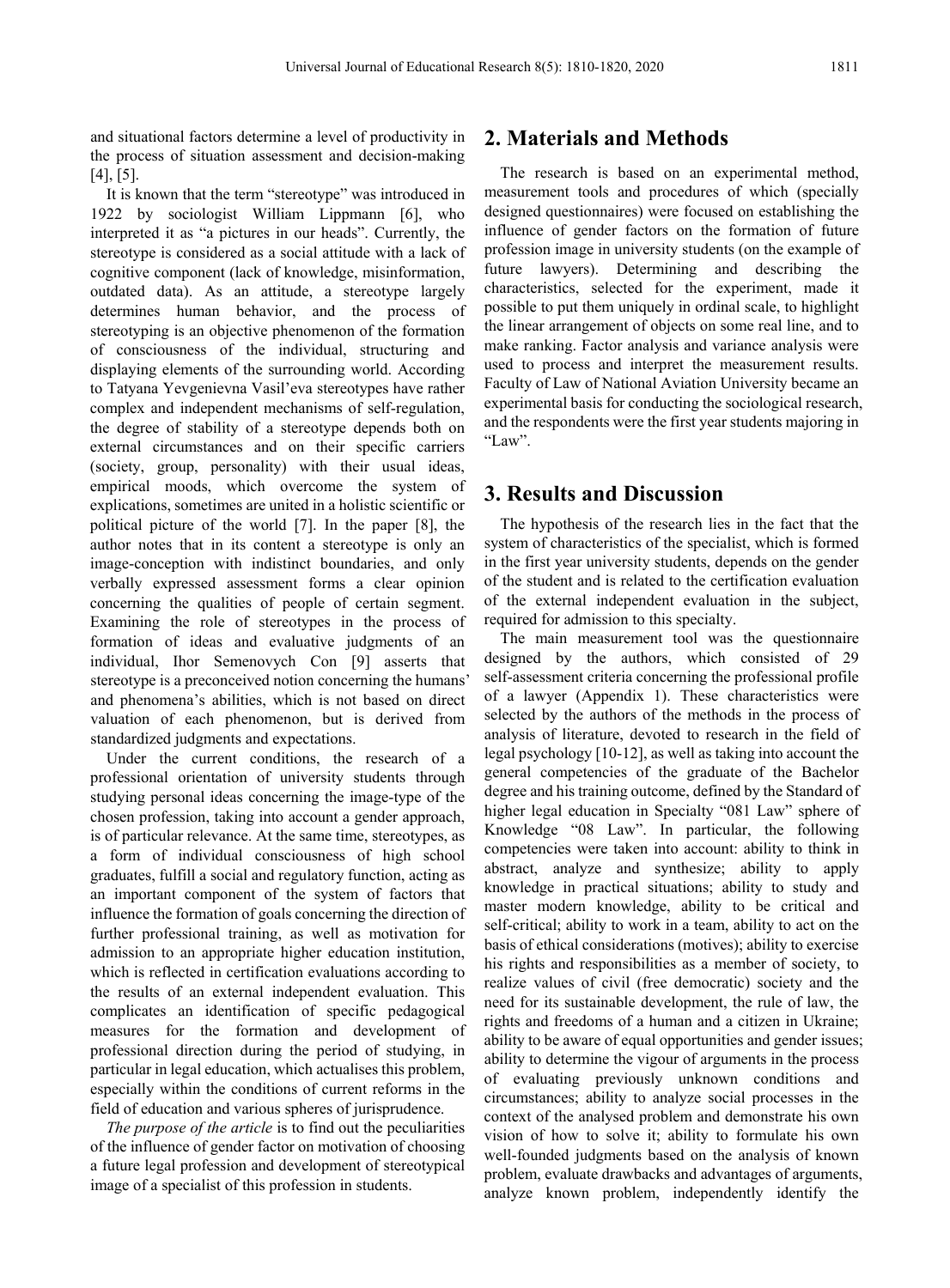circumstances, in which help is needed, and act according to the received recommendations; ability to work in a group, form own contribution to the performing tasks of the group [13].

When working with the questionnaires, respondents were asked to rate the importance of the lawyer's characteristics (personal qualities), rating on a scale from 1 to 10 (10 maximum degree of importance). It took 15 minutes to complete the task.

The experiment in this research was built on the basis that allowed us to establish the influence of gender factors on the development of the image of a lawyer. During the survey, a respondent did not receive any external evaluation regarding the correctness of the evaluation process of the suggested characteristics in the questionnaire. In addition, the description of the characteristics, selected for the experiment helped to put them uniquely in ordinal scale. This, in turn, was allowed to introduce the linear arrangement of objects on certain real line, that is to make ranking directly in the process of evaluation.

Although the numerical values of the ordinal scale cannot be added, subtracted, divided or multiplied, but the interpretation of data, was obtained with the help the ordinal scale, a wide range of statistical means (for example correlation, variance and factor analysis). This explains widespread use of the ordinal scale of measurements in psychological and pedagogical studies [14].

The essence of "ranking" implies a direct order of objects by the respondent according to internal criteria accepted by him. The ranking procedure consists of a fixed set of objects in descending order of the attribute given. Usually, such a procedure is completely subjective [15]. The hierarchy established by a respondent is recorded in the tables of object numbers, which then are converted into the evaluation matrices, that is, matrices contain the position of each object according to each trait that is evaluated.

The following set of personal characteristics of the lawyer's image was used to construct the evaluation matrices: analytical thinking, communicativeness, critical appraisal of facts, logic of judgments, unbiased judgments, ability to set priorities, leadership qualities, self-assessment, self-control, objectivity of judgments, independence of judgments, ability to adapt in a team, adherence to principles in approaches, ability to select essential, tolerance, democracy in communication, ability to model circumstances, accuracy in work, timeliness of tasks performance, diligence, ability to manage time, determinativeness, confidence, ability to listen, clearness of speech, ability to document correctly, ability to act in a non-standard situation, ability to manage a group of people, striving for professional growth.

In total, 53 persons, namely, first year students of Law Faculty of National Aviation University (average age 17 years old) participated in the experiment. Herein, 60.4% of the sample were females. All participants were grouped according to one of the types of experimental conditions.

Individual matrices of the results of respondents' ranking of the suggested characteristics were reduced to separate matrices according to gender criterion. Average value of ranks, variance and standard deviations of the distribution of average values in MS Excel for Windows for each matrix were calculated.

Tables 1 and 2 show the results of rating distributions of characteristics of the image of "lawyer" in female students and male students of the first year.

| Female students                            |      |  |
|--------------------------------------------|------|--|
| Ability to document correctly              | 9.31 |  |
| Objectivity of judgments                   | 9.22 |  |
| Clearness of speech                        | 9.22 |  |
| Timeliness of tasks performance            | 9.06 |  |
| Striving for professional growth           | 9.03 |  |
| Ability to listen                          | 9.0  |  |
| Ability to act in a non-standard situation | 9.0  |  |
| Confidence                                 | 8.84 |  |
| Independence of judgments                  | 8.81 |  |
| Communicativeness                          | 8.78 |  |
| Self-control                               | 8.78 |  |
| Diligence                                  | 8.75 |  |
| Determinativeness                          | 8.72 |  |
| Critical appraisal of facts                | 8.69 |  |
| Ability to manage time                     | 8.69 |  |
| Analytical thinking                        | 8.66 |  |
| Logic of judgments                         | 8.66 |  |
| Accuracy in work                           | 8.63 |  |
| Unbiased judgments                         | 8.59 |  |
| Ability to model circumstances             | 8.56 |  |
| Tolerance                                  | 8.25 |  |
| Ability to select essential                | 8.22 |  |
| Ability to manage a group of people        | 8.22 |  |
| Democracy in communication                 | 8.13 |  |
| Ability to set priorities                  | 8.03 |  |
| Leadership qualities                       | 7.75 |  |
| Ability to adapt in a team                 | 7.72 |  |
| Self-assessment                            | 7.59 |  |
| Adherence to principles in approaches      | 7.28 |  |
|                                            |      |  |

**Table 1.** Results of rating distributions of characteristics of the image of "lawyer" in female students of the first year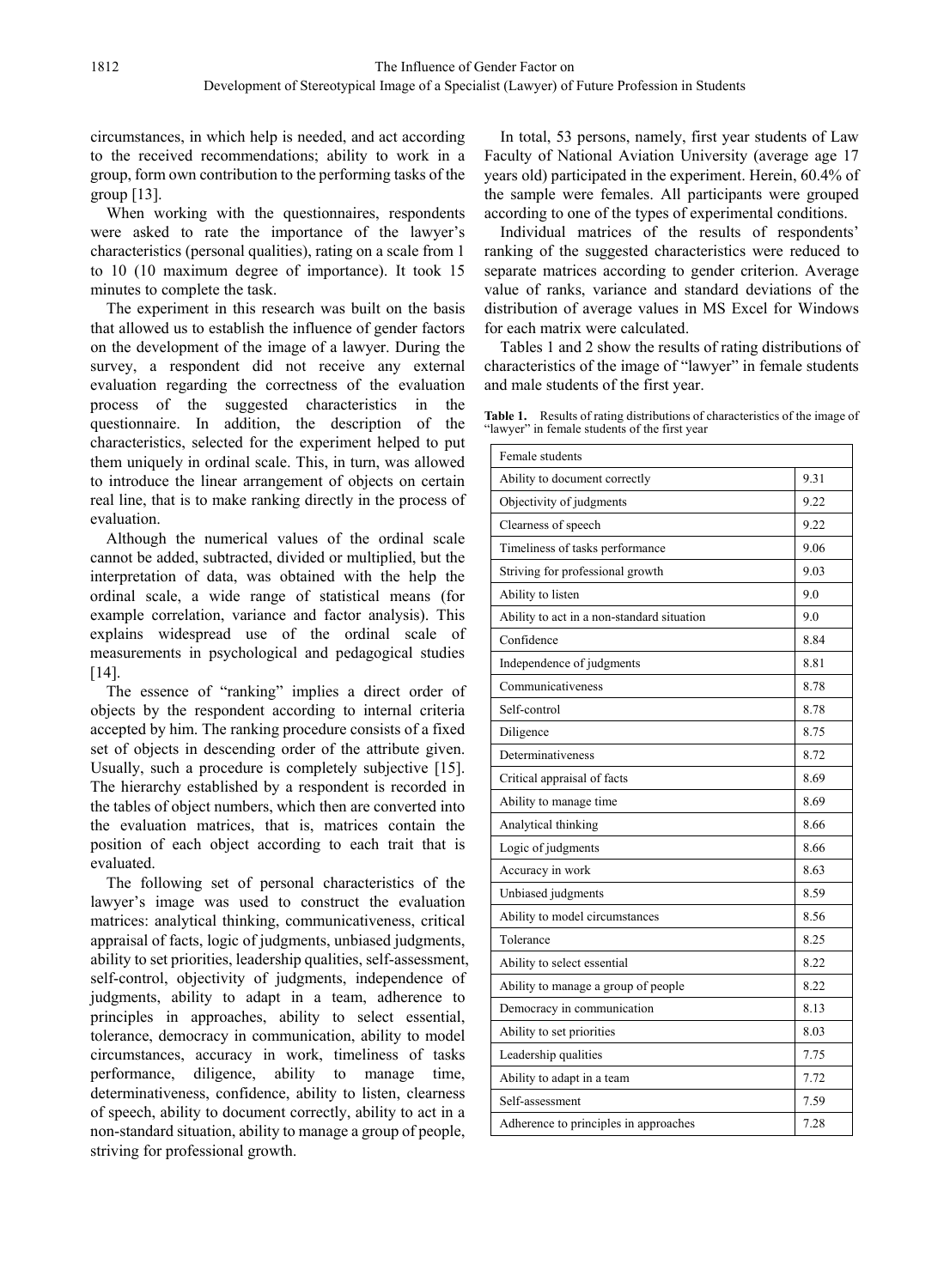| Male students                              |      |
|--------------------------------------------|------|
| Striving for professional growth           | 9.14 |
| Clearness of speech                        | 9.05 |
| Confidence                                 | 8.76 |
| Self-control                               | 8.71 |
| Ability to act in a non-standard situation | 8.71 |
| Analytical thinking                        | 8.71 |
| Logic of judgments                         | 8.67 |
| Objectivity of judgment                    | 8.67 |
| Ability to set priorities                  | 8.62 |
| Critical appraisal of facts                | 8.57 |
| Timeliness of tasks performance            | 8.57 |
| Diligence                                  | 8.52 |
| Determinativeness                          | 8.48 |
| Ability to model circumstances             | 8.43 |
| Ability to listen                          | 8.43 |
| Ability to document correctly              | 8.43 |
| Ability to manage a group of people        | 8.29 |
| Ability to manage time                     | 8.24 |
| Independence of judgment                   | 8.19 |
| Ability to adapt in a team                 | 8.14 |
| Accuracy in work                           | 7.95 |
| Self-assessment                            | 7.9  |
| Leadership qualities                       | 7.81 |
| Communicativeness                          | 7.76 |
| Democracy in communication                 | 7.67 |
| Adherence to principles in approaches      | 7.62 |
| Ability to choose essential                | 7.62 |
| Tolerance                                  | 7.38 |
| Unbiased judgments                         | 7.24 |

**Table 2.** Results of rating distributions of characteristics of the image of "lawyer" in male students of the first year

The variances of distribution of the average values practically coincide: 0.2341 – males, 0.2547 – females. However, there are differences in the distribution of ratings of the image of a lawyer in females and males: the reliability of differences in the characteristics of the compared samples (according to Wilcoxon-Mann-Whitney criterion) is 95%.

It should be noted that a significant disadvantage of the rating method is that the survey may have low statistical power, that is, the ability to reveal differences between the groups. Moreover, low values of the indicators and low sample size reduce the power of the statistical criterion can lead to the fact that a statistical verification will show the absence of a distinction that actually exists (in statistics this

is called a "error of the second kind"). Thus, we can come to improper conclusion that there is no difference, although in reality it is.

In the world literature on gender studies, the concept of value of the difference (a so-called "effect size", denoted by the symbol "d") is widely used. The value of the difference "d" is calculated for each study by evaluating an average of the one group from an average of the other group (in this case, an average for females is subtracted from an average for males), after which the obtained difference is divided by the internal group standard deviation [16], [17].

Jacob Cohen established that if "d" is 0.2, then one can talk about the small difference, 0.5 is an average difference, and 0.8 is a large one [18].

In our research, the average values (and standard deviation) of the rating distributions for males and females respectively are 8.29 (0.4924) and 8.56 (0.5136). Accordingly, value of the difference "d" is 0.53, that is, the average value of the difference in ranking of the results on a gender criterion.

Fig. 1 shows the difference between the average values of the results of the rank evaluation of the personal characteristics of the lawyer's image of males relatively females, who participated in the survey.

The diagram shows that females give totally higher marks in the ranking process to the personal characteristics of the image under the study.

To analyze the level of coincidence of rank positions in the distributions of characteristics in males  $(N_i)$  and females  $(N_i)$ , we construct a graph of absolute differences of place in the rating of the certain characteristics  $(|N_i - N_j|)$ , giving the highest rank (1) to the value of the highest average in each rating distribution. Fig. 2 shows the results.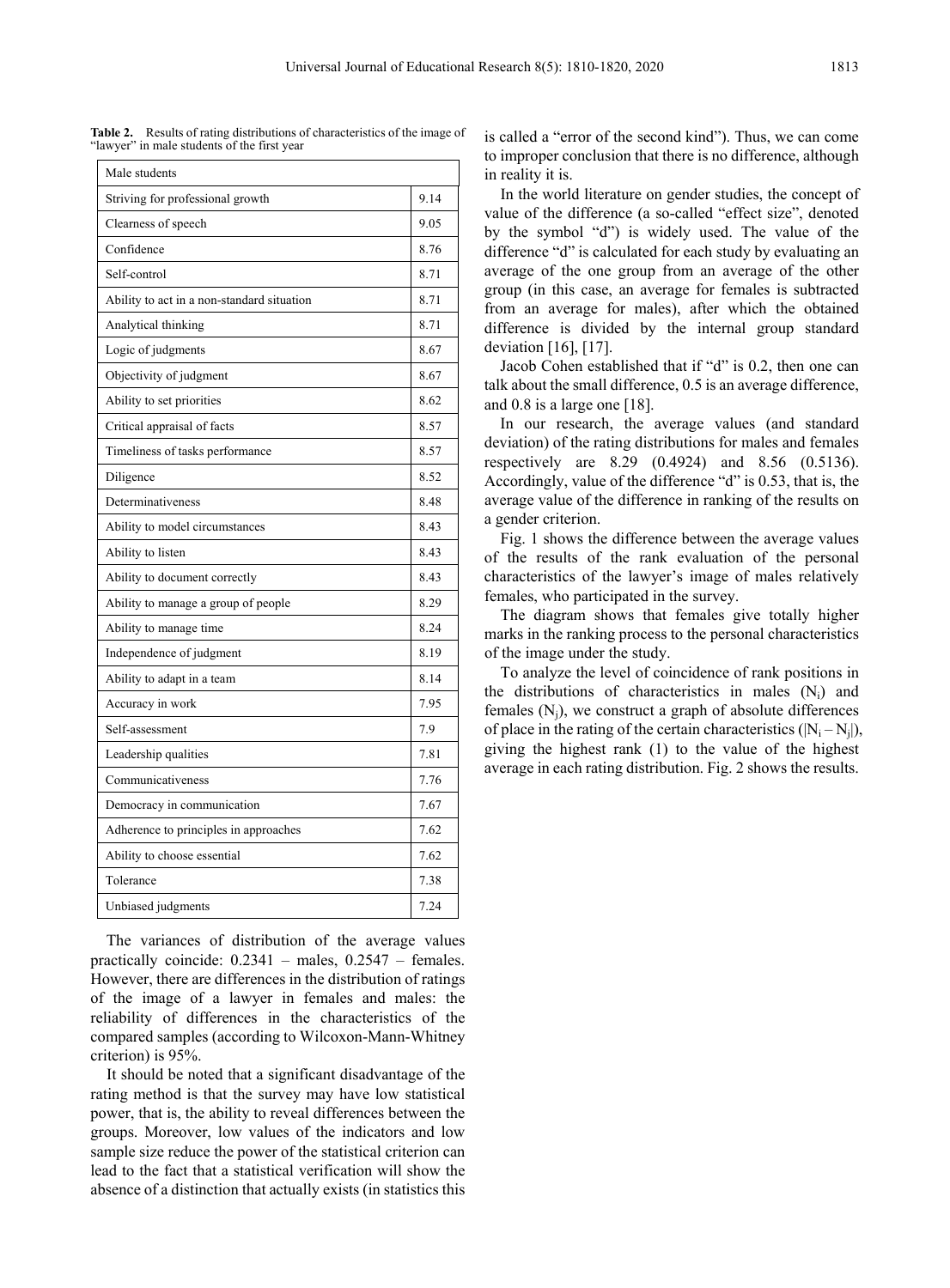

**Figure 1.** The difference between the average values of the results of the rank evaluation of the personal characteristics of the lawyer's image (females - males)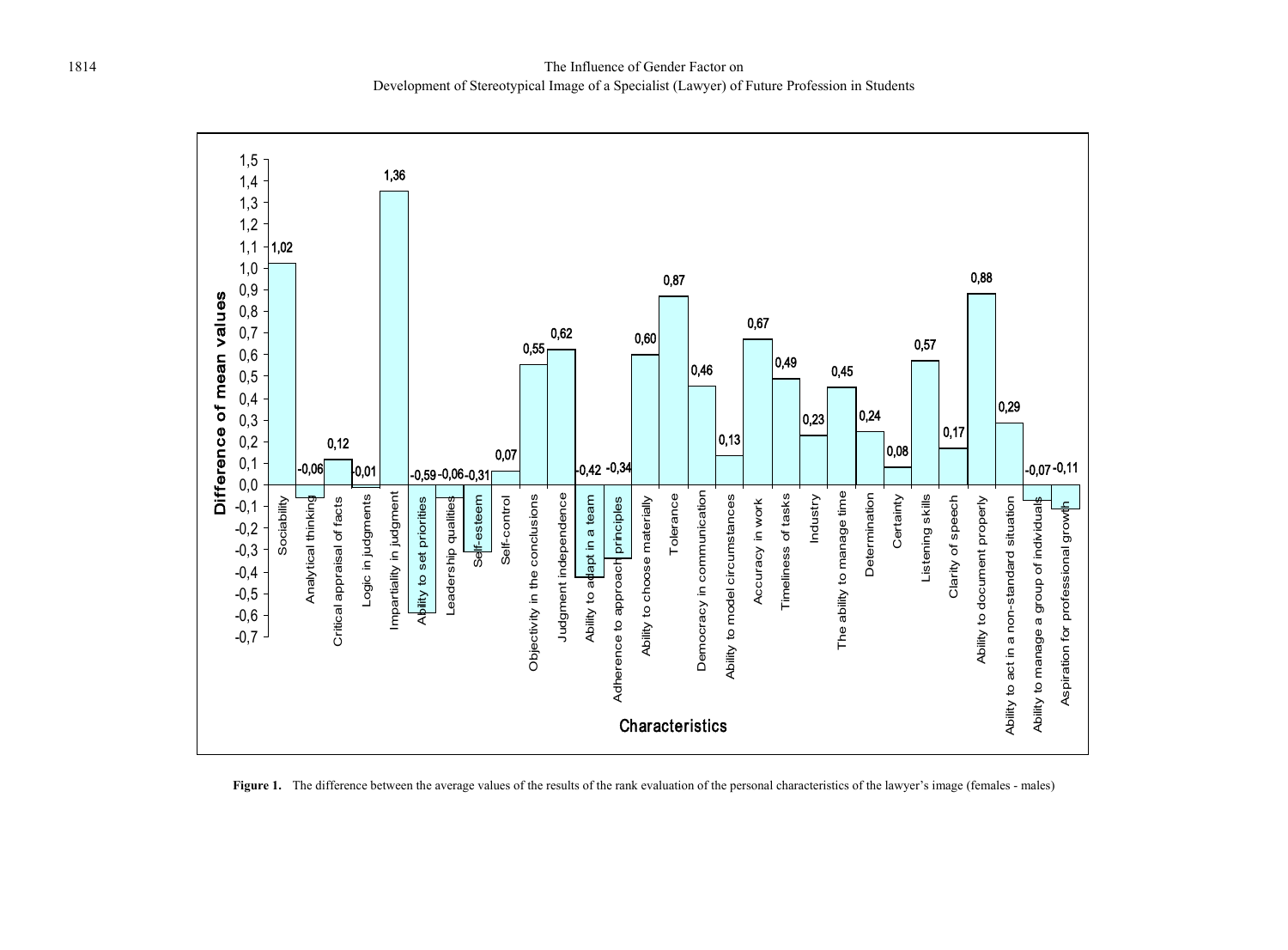

**Figure 2.** Absolute difference between rating scores of personal characteristics ranking of the lawyer's image in males and females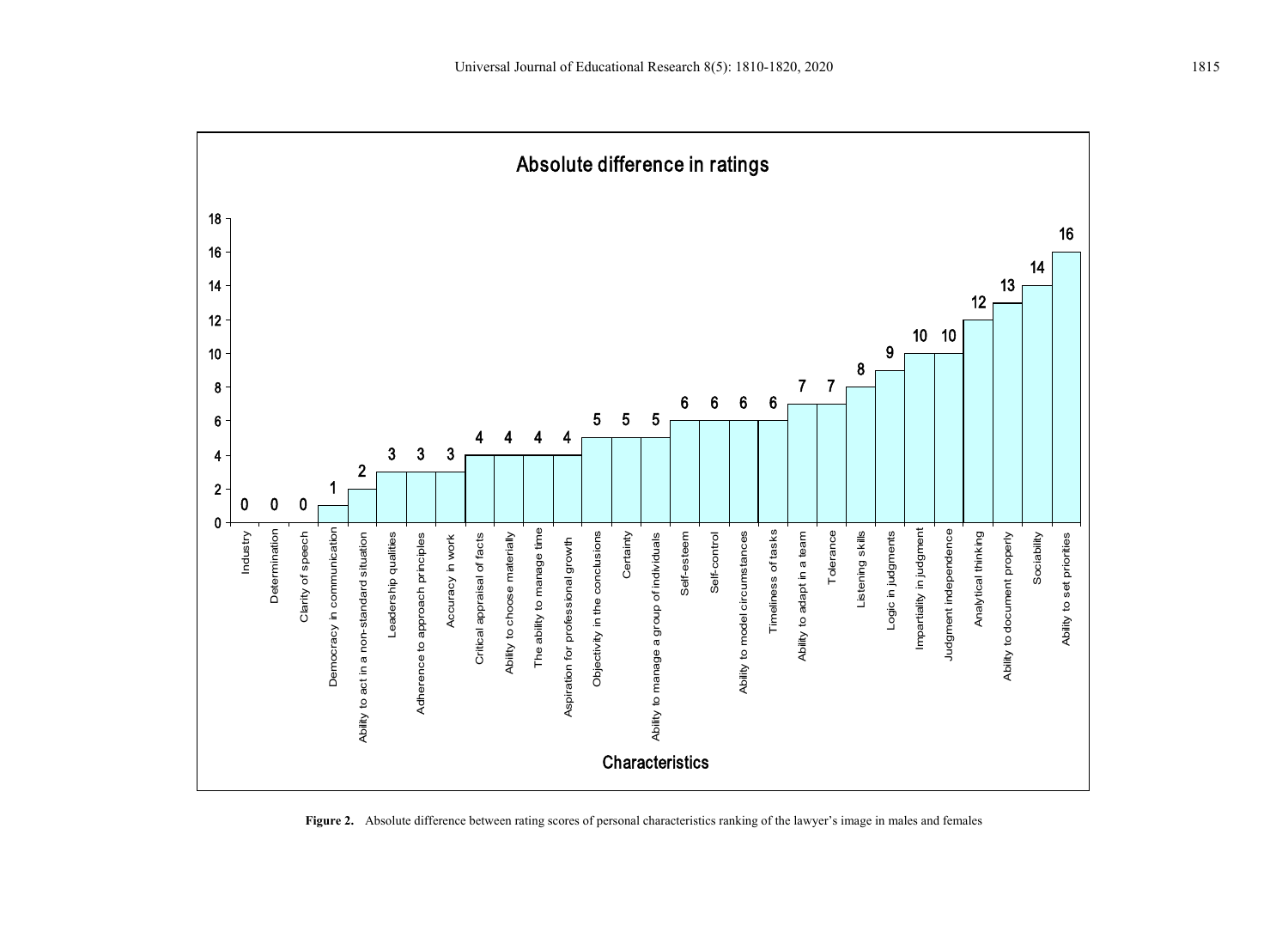Fig. 3 shows the difference in rating scores of personal characteristics ranking of the lawyer's image in males and females, where the sign (-) indicates the "lag" in the rank position of each characteristic in the ranking between males and females.



**Figure 3.** Difference between rating scores of personal characteristics ranking of the lawyer's image in males and females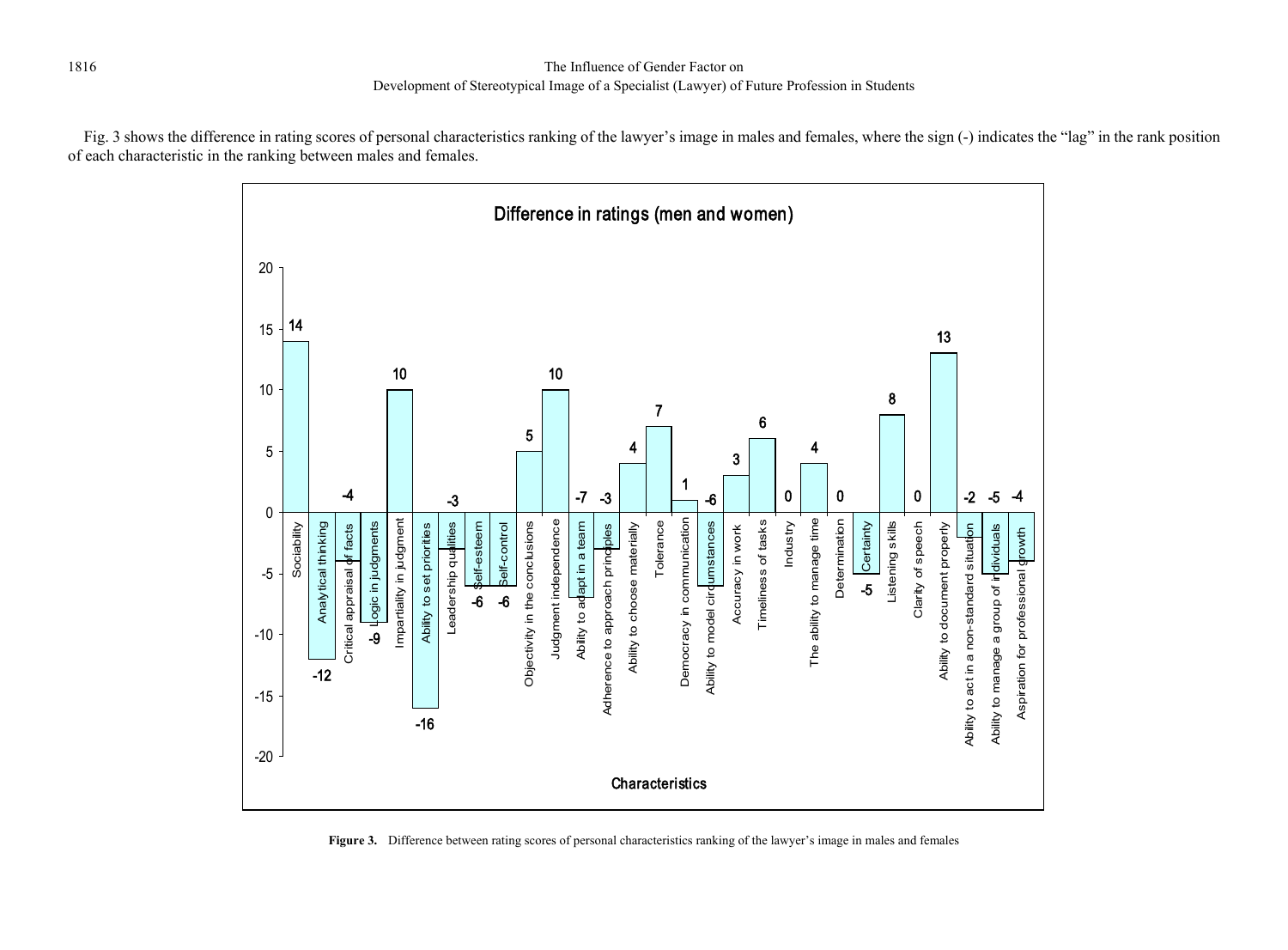Factor analysis (FA) was used to reduce the dimension of the variable collections that describe a lawyer's image. The factors were distinguished by the principal components method; the factor scorings were used after rotation by the varimax method.

As one method of classification, factor analysis is based on correlations assessments (factor loadings) between baseline data and new indicators (factors). This allows determining the significance of factors within the factor model chosen by the researcher. In our case, using the method of rotation (varimax) hada possibility of a simple interpretation of factors based on difference of factor loadings, which allowed to classify the factors and to build a model of the phenomenon under the study.

This research, which is aimed at testing hypothesis of gender differences in students' conceptions, was conducted on a small sample size.

**Table 3.** Factorial description of the characteristics of the image of a lawyer in male students

| Strength of the individual                 | Factor 1 |
|--------------------------------------------|----------|
| Ability to manage a group of people        | 0.850869 |
| Ability to model circumstances             | 0.753622 |
| Striving for professional growth           | 0.675854 |
| Ability to set priorities                  | 0.669162 |
| Ability to act in a non-standard situation | 0.652052 |
| Ability to select essential                | 0.633829 |
| Logic of judgments                         | 0.628313 |
| Critical appraisal of facts                | 0.625700 |
| Fraction of total variance                 | 19.73%   |
| Social standardization                     | Factor 2 |
| Ability to document correctly              | 0.879623 |
| Independence of judgments                  | 0.831132 |
| Democracy in communication                 | 0.830885 |
| Objectivity of judgments                   | 0.772277 |
| Accuracy in work                           | 0.630439 |
| Fraction of total variance                 | 18.41%   |
| Confidence                                 | Factor 3 |
| Confidence                                 | 0.719816 |
| Ability to listen                          | 0.668775 |
| Timeliness of tasks performance            | 0.608211 |
| Fraction of total variance                 | 11.44%   |
| Self-control                               | Factor 4 |
| Self-control                               | 0.798424 |
| Self-assessment                            | 0.697891 |
| Fraction of total variance                 | 11.35%   |

Due to the fact that in our case, as in many similar cases, increasing the sample size is not possible, small sample size is an important problem that has received considerable discussion in the scientific literature on factor analysis problems [19]. In the paper of Joost de Winter, Dimitra Dodou, & Peter Wieringa [20] Exploratory Factor Analysis with Small Sample Sizes, Multivariate Behavioral Research it is showed that sample size  $N = 50$  is an acceptable absolute minimum. The modelling was conducted to estimate the minimum required sample size for different loading levels, the number of factors and the number of variables, and to find out how far the sample can withstand small distortions such as correlations between factors, model error, secondary and unequal loads.

The authors concluded that stable loadings evaluations for sample sizes, even below 50, can be obtained under the conditions of high coincidence of a great number of observable variables and a small number of factors.

Based on the results of the research [21], the authors of which also recommend for small samples to be limited to a small number of expected factors, we have limited the number of factors to four. In general, the number of respondents (sample survey) meets all recommendations given in the paper [22].

Factorial description of the characteristics of the image of a lawyer in male students (Table 3).

Bartletts test of sphericity is satisfactory  $(322, f=21, f=21)$ p<0.0001). The Kaiser-Meyer-Olkin (KMO) criterion of sample adequacy is 0.675. There are four factors that explain 60.93% of the variance. As it is known [23], [24], if the cumulative (accumulated) percentage of the total variance reaches 60% or more, then it is possible to settle upon a given number of factors.

Factorial description of the characteristics of the image of a lawyer in female students (Table 4).

**Table 4.** Factorial description of the characteristics of the image of a lawyer in female students:

| Criticality                           | Factor 1 |
|---------------------------------------|----------|
| Critical appraisal of facts           | 0.836605 |
| Analytical thinking                   | 0.811062 |
| Objectivity of judgment               | 0.773234 |
| Logic of judgments                    | 0.756998 |
| Ability to model circumstances        | 0.686058 |
| Unbiased judgments                    | 0.669024 |
| Communicativeness                     | 0.652944 |
| Fraction of total variance            | 20.32%   |
| Strength of the individual            | Factor 2 |
| Ability to select essential           | 0.804333 |
| Tolerance                             | 0.764685 |
| Democracy in communication            | 0.752203 |
| Self-assessment                       | 0.690882 |
| Independence of judgment              | 0.689452 |
| Clearness of speech                   | 0.678390 |
| Ability to adapt in a team            | 0.669043 |
| Ability to set priorities             | 0.664212 |
| Adherence to principles in approaches | 0.654520 |
| Fraction of total variance            | 20.31%   |
| Social standardization                | Factor 3 |
| Timeliness of tasks performance       | 0.797007 |
| Determinativeness                     | 0.775664 |
| Accuracy in work                      | 0.759265 |
| Ability to manage time                | 0.737343 |
| Confidence                            | 0.703580 |
| Ability to document correctly         | 0.656888 |
| Fraction of total variance            | 18.63%   |
| Self-control                          | Factor 4 |
| Self-control                          | 0.715985 |
| Leadership qualities                  | 0.664499 |
| Diligence                             | 0.647676 |
| Fraction of total variance            | 13.52%   |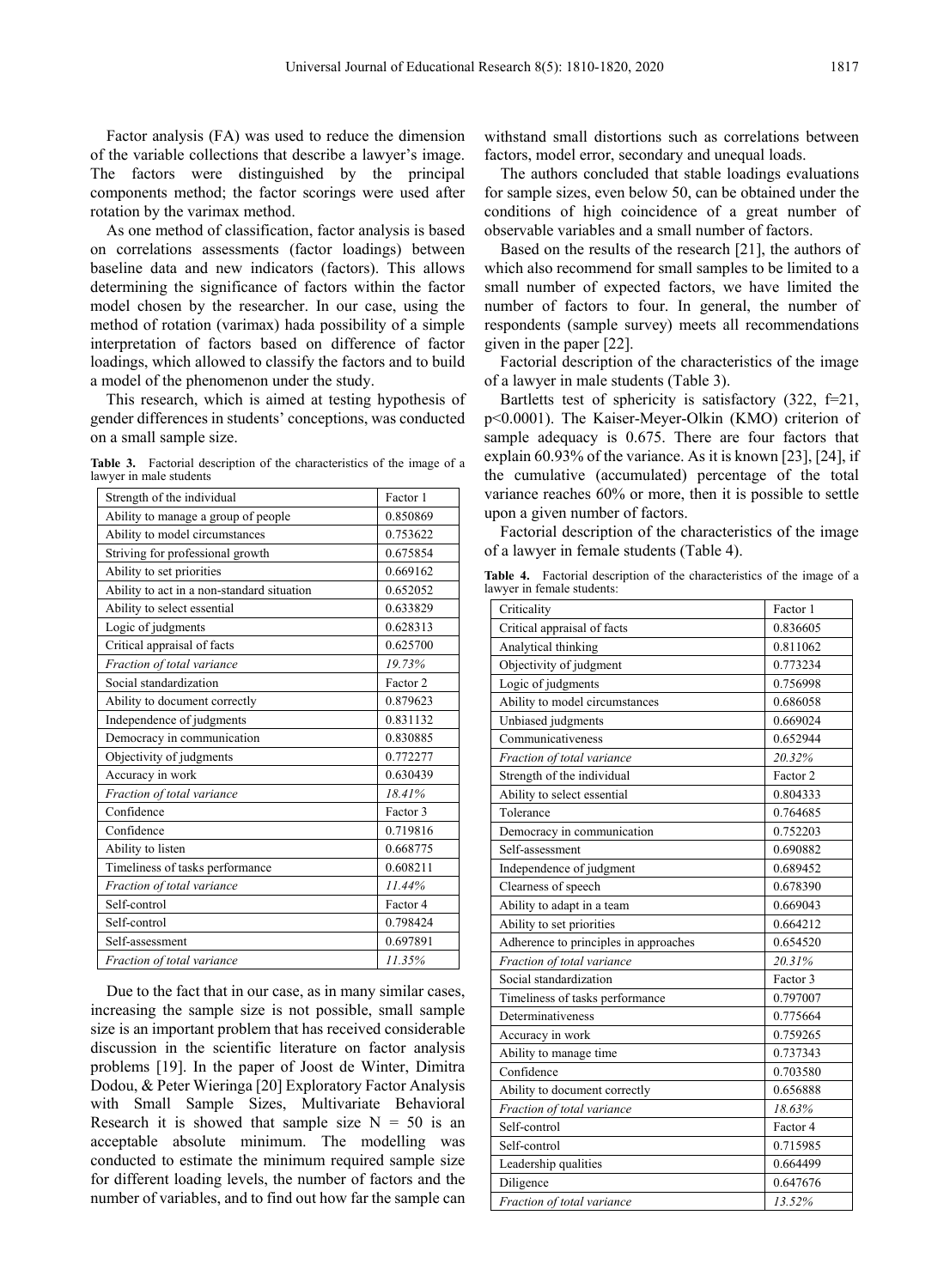Bartletts test of sphericity is satisfactory (273, f=32, p<0.0001). The Kaiser-Meyer-Olkin (KMO) criterion of sample adequacy is 0.751. There are four factors that explain 72.51% of the variance.

As a result of data processing using the software "Statistica 10 for Windows" factor structures were distinguished and factor scales were found.

In each factor, dominant loadings had the characteristics listed below in order of decrease of factor loadings. The sets of characteristics that make up the distinguished

factors allow them to be interpreted and formulated by an appropriate names given below. The names of the distinguished factors are conditionally formulated and can be discussed.

The table 5 shows the results of rating distributions of characteristics of the image of "lawyer" in female and male students of the first year of Law Faculty in accordance with the ranges of scores on the history of their EIE (External Independent Evaluation) certificate.

**Table 5.** Results of rating distributions of characteristics of the image of "lawyer" in female and male students

|                                            | History test scores according to EIE (External Independent Evaluation) certificate |         |         |         |         |         |
|--------------------------------------------|------------------------------------------------------------------------------------|---------|---------|---------|---------|---------|
| Characteristics/Ranges of scores           | Males                                                                              |         | Females |         |         |         |
|                                            | 100-140                                                                            | 150-168 | 170-196 | 100-140 | 150-168 | 170-196 |
| Communicativeness                          | 6.57                                                                               | 8.50    | 8.25    | 7.29    | 9.29    | 9.09    |
| Analytical thinking                        | 8.86                                                                               | 8.75    | 8.50    | 7.14    | 8.71    | 9.55    |
| Critical appraisal of facts                | 7.57                                                                               | 9.38    | 8.50    | 7.00    | 9.21    | 9.09    |
| Logic of judgments                         | 8.00                                                                               | 9.00    | 8.63    | 7.29    | 9.14    | 8.91    |
| Unbiased judgments                         | 7.00                                                                               | 7.63    | 7.25    | 7.00    | 9.07    | 9.00    |
| Ability to set priorities                  | 8.43                                                                               | 9.00    | 8.25    | 6.29    | 8.07    | 9.09    |
| Leadership qualities                       | 7.71                                                                               | 8.75    | 7.13    | 6.57    | 8.29    | 7.82    |
| Self-assessment                            | 8.86                                                                               | 8.00    | 7.38    | 7.43    | 7.50    | 7.82    |
| Self-control                               | 9.29                                                                               | 8.75    | 8.50    | 8.71    | 9.00    | 8.55    |
| Objectivity of judgment                    | 8.86                                                                               | 9.13    | 7.75    | 7.71    | 9.71    | 9.55    |
| Independence of judgment                   | 8.57                                                                               | 9.25    | 7.13    | 7.71    | 8.93    | 9.36    |
| Ability to adapt in a team                 | 8.14                                                                               | 8.88    | 7.50    | 6.14    | 8.21    | 8.09    |
| Adherence to principles in approaches      | 7.43                                                                               | 8.88    | 6.50    | 5.86    | 7.50    | 7.91    |
| Ability to select essential                | 8.14                                                                               | 8.00    | 6.88    | 6.14    | 8.64    | 9.00    |
| Tolerance                                  | 8.86                                                                               | 8.00    | 5.75    | 6.86    | 8.43    | 8.91    |
| Democracy in communication                 | 8.86                                                                               | 7.63    | 6.50    | 6.71    | 8.50    | 8.55    |
| Ability to model circumstances             | 7.71                                                                               | 9.13    | 8.25    | 7.29    | 9.00    | 8.82    |
| Accuracy in work                           | 8.57                                                                               | 9.38    | 6.25    | 7.43    | 9.07    | 8.82    |
| Timeliness of tasks performance            | 8.29                                                                               | 9.50    | 8.25    | 8.14    | 9.29    | 9.36    |
| Diligence                                  | 9.00                                                                               | 8.50    | 8.25    | 7.57    | 9.14    | 9.00    |
| Ability to manage time                     | 8.14                                                                               | 8.88    | 8.13    | 7.29    | 9.07    | 9.09    |
| Determinativeness                          | 7.43                                                                               | 9.50    | 8.38    | 7.14    | 9.07    | 9.27    |
| Confidence                                 | 8.14                                                                               | 9.63    | 8.63    | 7.43    | 9.07    | 9.45    |
| Ability to listen                          | 8.43                                                                               | 9.13    | 7.75    | 7.57    | 9.43    | 9.36    |
| Clearness of speech                        | 8.57                                                                               | 9.50    | 9.00    | 8.14    | 9.50    | 9.55    |
| Ability to document correctly              | 8.86                                                                               | 9.00    | 7.63    | 8.29    | 9.50    | 9.73    |
| Ability to act in a non-standard situation | 8.14                                                                               | 9.25    | 8.63    | 7.71    | 9.50    | 9.18    |
| Ability to manage a group of people        | 7.29                                                                               | 9.00    | 8.63    | 7.43    | 8.50    | 8.36    |
| Striving for professional growth           | 9.14                                                                               | 9.50    | 8.75    | 8.43    | 9.07    | 9.36    |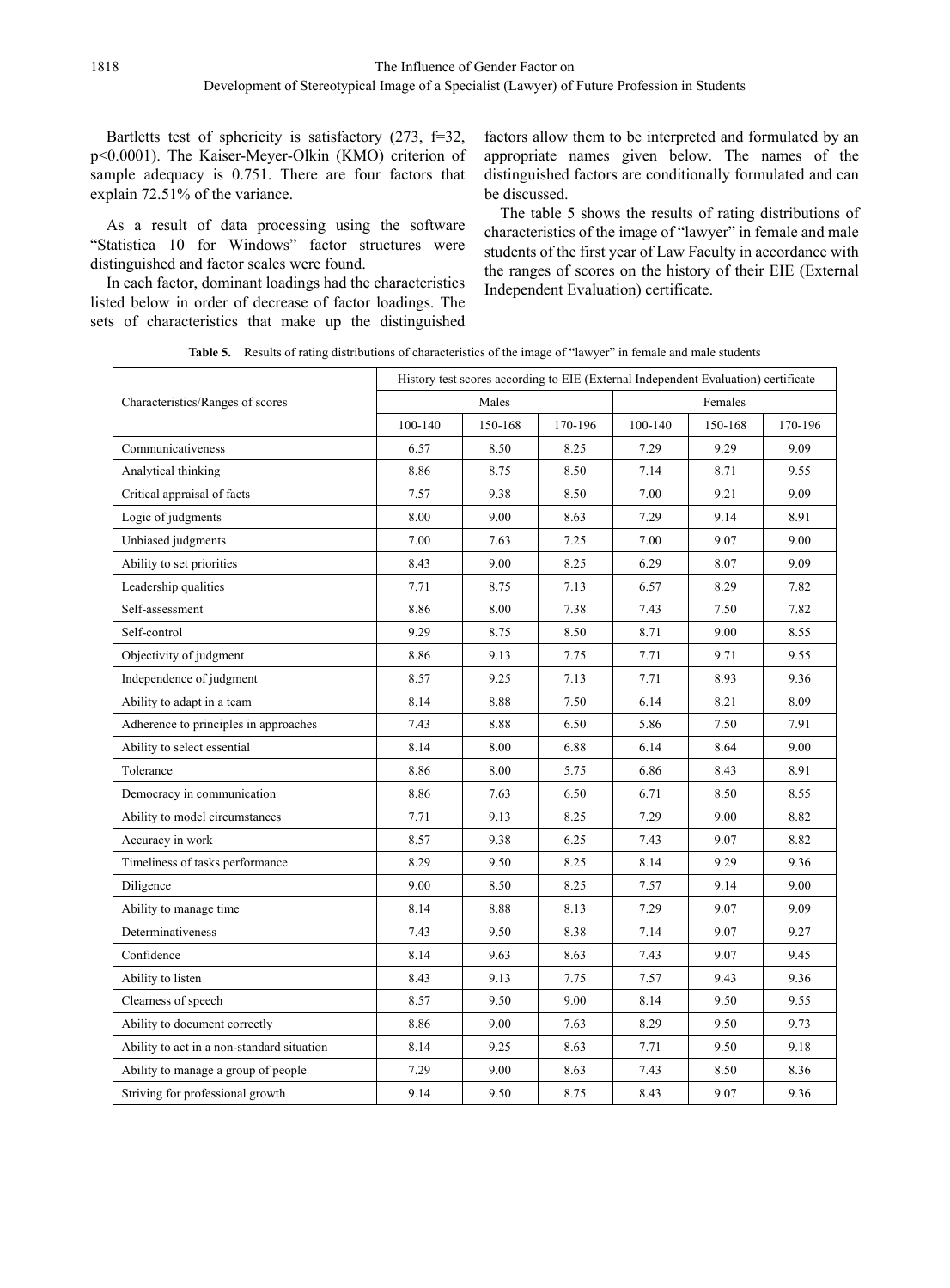The results of the questionnaire were subjected to two-way variance analysis, which showed:

- 1. The power of influence of the factor "History test scores according to EIE" on the distribution of rating scores of characteristics of the image of "lawyer" in first year students of Law Faculty is: in females 62.53% (p<0.0001), in males  $27.91\%$  (p<0.0001).
- 2. The power of influence of the factor "content of the characteristic" is: in females  $28.04\%$  (p<0.0001), in males 31.26% (p<0.0001).
- 3. For female students, the significance of differences in rating distributions in the range of 100-140 scores with the sample ranges of scores 160-168 and 170-196 is 95%, the characteristics of rating distributions of scores 160-168 and 170-196 coincide at the significance level of 0.05.
- 4. Male students have 95% significance of differences in rating distributions among all ranges of scores.

#### **4. Conclusions**

The results of the experimental research confirm the significant influence of gender on the formation of primary stereotypes of professional activity in students in the field of law.

Two-factor analysis of variance proves that the stereotypes of a lawyer's professional image are directly related to personal stereotypes that motivate a choice of the future profession (rating distributions of characteristics of the profession image in the first year students by gender are correlated with the range of scores in a compulsory subject for admission to this speciality according to EIE (External Independent Evaluation) certificate.

In order to form in students, the stereotypical image of the future legal profession, which corresponds to the objective image of a professional of the respective field as closely as possible, it is considered appropriate to introduce appropriate didactic conditions in the educational process of higher education institutions.

Taking into account gender aspects, we suggest the following specific measures for improvement of the educational process of higher education institutions, namely: creation of equal opportunities for personal expression; expression of activity and initiative of students of both genders; use of active communication of processes on the basis of "gender alignment" (organization of discussions and joint discussions of educational problems and professional practical situations, role-playing games with involvement of students of both genders, use of collective methods and forms of organization of educational and cognitive activity of students in mixed groups); development of skills of gender reflection and partnership between students of different sexes; development of the ability of teachers to ensure gender equality in relation to the students audience.

The innovative nature of modern higher education is determined, in particular, by gender peculiarities in the

organization of the educational process. This shall ensure the correspondence between a subjective image of a legal professional formed in the minds of students of different genders and professional realities.

#### **Acknowledgements**

The authors thank the Dean's Office of the Law Faculty National Aviation University for furtherance in conducting a sociological experiment.

## **Appendix**

#### **QUESTIONNAIRE**

Course Gender **M/F** (enter the appropriate letter)

#### **Rate on a scale of 1 to 10 the importance of the lawyer's personal characteristics(10 - maximum level)**

| No.            | Characteristics of student                 | Mark  |
|----------------|--------------------------------------------|-------|
| 1              | Communicativeness                          | (110) |
| $\overline{c}$ | Analytical thinking                        |       |
| 3              | Critical appraisal of facts                |       |
| 4              | Logic of judgments                         |       |
|                |                                            |       |
| 5              | Unbiased judgments                         |       |
| 6              | Ability to set priorities                  |       |
| 7              | Leadership qualities                       |       |
| 8              | Self-assessment                            |       |
| 9              | Self-control                               |       |
| 10             | Objectivity of judgment                    |       |
| 11             | Independence of judgment                   |       |
| 12             | Ability to adapt in a team                 |       |
| 13             | Adherence to principles in approaches      |       |
| 14             | Ability to select essential                |       |
| 15             | Tolerance                                  |       |
| 16             | Democracy in communication                 |       |
| 17             | Ability to model circumstances             |       |
| 18             | Accuracy in work                           |       |
| 19             | Timeliness of tasks performance            |       |
| 20             | Diligence                                  |       |
| 21             | Ability to manage time                     |       |
| 22             | Determinativeness                          |       |
| 23             | Confidence                                 |       |
| 24             | Ability to listen                          |       |
| 25             | Clearness of speech                        |       |
| 26             | Ability to document correctly              |       |
| 27             | Ability to act in a non-standard situation |       |
| 28             | Ability to manage a group of people        |       |
| 29             | Striving for professional growth           |       |